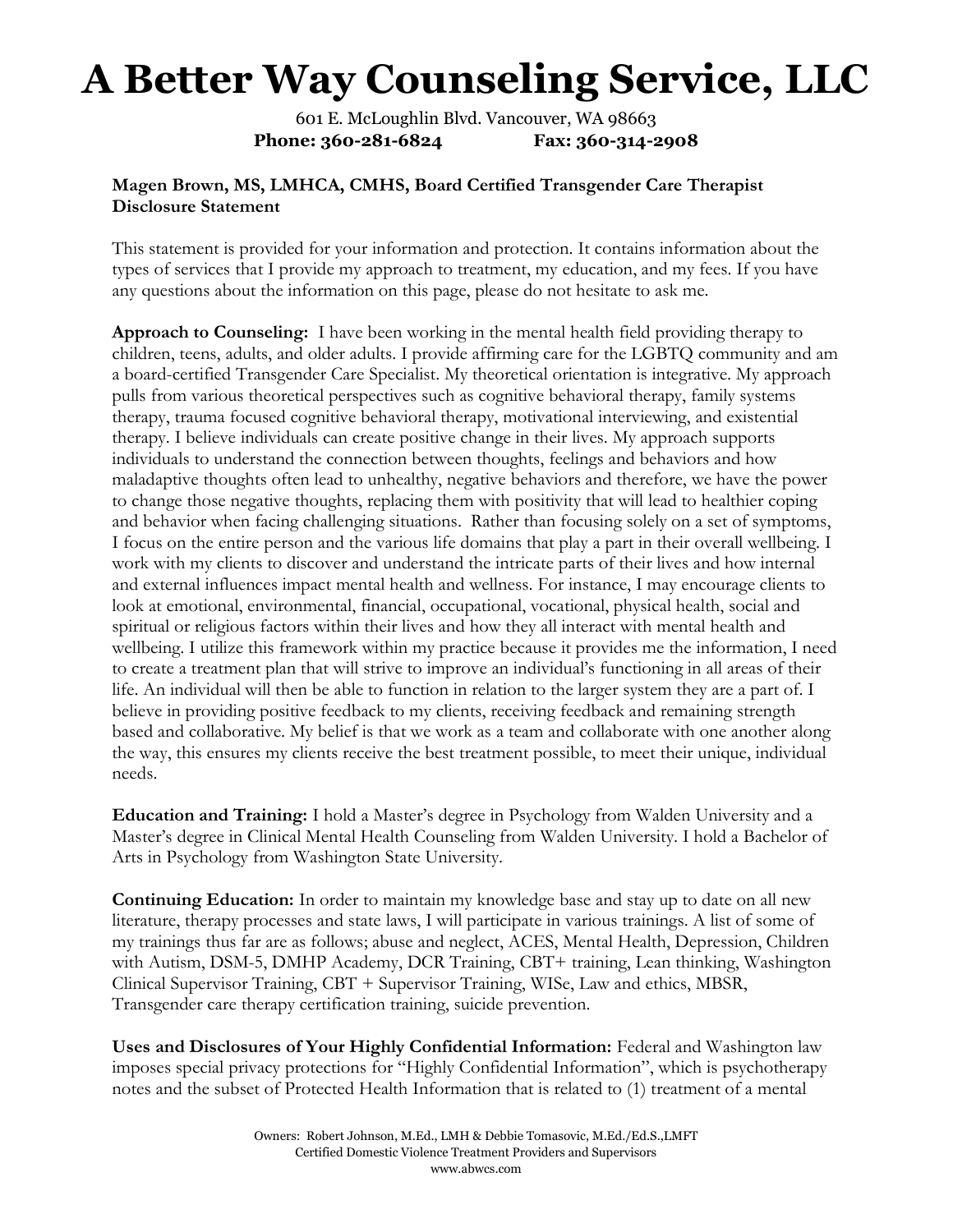601 E. McLoughlin Blvd. Vancouver, WA 98663 Phone: 360-281-6824 Fax: 360-314-2908

illness (2) alcohol and drug abuse treatment services (3) HIV/AIDS testing (4) child abuse and neglect (5) sexual assault; and (6) genetic testing. In order for me to disclose your highly Confidential Information for a purpose other than those permitted by laws regulating Highly Confidential Information, I must obtain your authorization.

#### Your Rights Regarding Your Protected Health Information (PHI)

A. Right to Request Additional Restrictions. You may request restrictions on my use and disclosure of your PHI (1) for treatment, payment, and health care operations, (2) to individuals such as a family member, other relative, close personal friend or any other person identified by you involved with your care or (3) to notify or assist in the notification of such individuals regarding your location and general condition. While I will consider all requests for additional restrictions carefully, I am not required to agree to a requested restriction. B. Right to Receive Confidential Communications. You may request, and I will accommodate, any reasonable written request for you to receive your PHI by alternative means of communication or at alternative locations. C. Right to Revoke Your Authorization. You may revoke your authorization, except to the extent that I have taken action in reliance upon it, by delivering a written revocation statement to me. **D. Right** to Inspect and Copy Your Health Information. You may request access to your record file and billing records maintained by me in order to inspect and request copies of the records. Under limited circumstances, I may deny you access to a portion of your records. If you request copies, I will charge you \$0.10 per page for the copying services necessary to complete your request, as well as applicable mailing fees if you request that I mail the copies to you. If you request a summary of your PHI, I will charge you a quoted fee per hour based upon the hourly rate for the time to complete the summary. **E. Right to Amend Your Records.** You have the right to request that we amend Protected Health Information maintained in your record file or billing records. I will comply with your request unless I believe that the information that would be amended is accurate and complete or other special circumstances apply. In such cases, I will allow you to place any statements into your chart to accompany the document/statement you wish to amend. F. Right to Receive an Accounting of Disclosures. Upon request, you may obtain an accounting of certain disclosures of your PHI made by me during any period of time prior to the date of your request provided such period does not exceed seven years after discharge/termination from service. I will charge you \$0.10 per page for the copying services necessary. G. Right to Receive Paper Copy of this Notice. Upon request, you may obtain a paper copy of this notice.

Permissible Use and Disclosure Without Prior Written Consent: A. Public Health Activities: I am legally required to disclose your PHI for the following public health activities: (a) to report health information to public health authorities for the purpose of preventing or controlling disease, injury, or disability; and (b) to report child, elderly and disabled persons' abuse and neglect to the Washington Child Protective Services or other government authorities authorized by law to receive such reports. B. Victims of Abuse, Neglect, or Domestic Violence: If I reasonably believe a you are a victim of abuse, neglect or domestic violence, I may disclose your PHI to the Washington Child Protective Services, the Washington Department of Human Services or other governmental authority, including a social service or protective services agency, authorized by law to receive reports of such abuse, neglect, or domestic violence. C. Judicial and Administrative Proceedings: I may disclose your PHI in the course of a judicial or administrative proceeding in response to a legal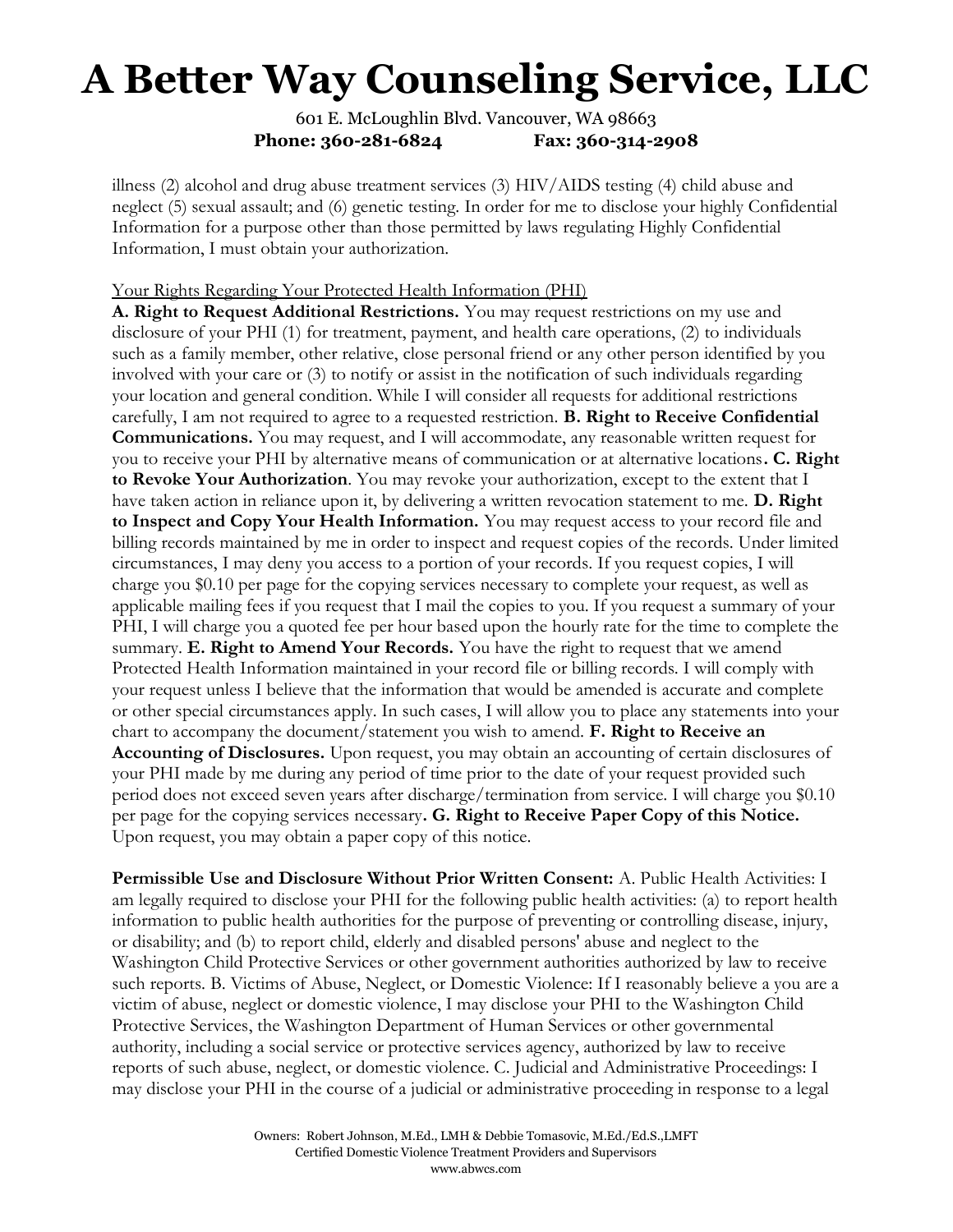601 E. McLoughlin Blvd. Vancouver, WA 98663 Phone: 360-281-6824 Fax: 360-314-2908

order or other lawful process. D. Law Enforcement Officials: I may disclose your PHI to the police or other law enforcement officials as required or permitted by law or in compliance with a court order or a grand jury or administrative subpoena. E. Decedents: I may disclose your PHI to a coroner or medical examiner as authorized by law. F. Health or Safety: I am legally required by law to use or disclose your PHI to prevent or lessen a serious and imminent threat to a person's or the public's health and safety. [164.512(j)] G. Specialized Government Functions: I may use and disclose your PHI to units of the government with special functions, such as the U.S. military or the U.S. Department of State under certain circumstances. [164.512(k)] H. Workers' Compensation: I may disclose your PHI as authorized by and to the extent necessary to comply with state law relating to workers' compensation or other similar programs. [164.512(l)] I. As required by law: I may use and disclose your PHI when required to do so by any other law not already referred to in the preceding categories.

If you are not present, or the opportunity to agree or object to a use or disclosure cannot practicably be provided because of your capacity or an emergency circumstance, I may exercise my professional judgment to determine whether a disclosure is in your best interest. If I disclose information to a family member, other relative, or a close personal friend, I will disclose only information that I believe is directly relevant to the person's involvement with your health care.

It is a professional best practice for counselors to engage in either peer-to-peer or professional oversight supervision activities throughout the course of their career. As Licensed Mental Health Counselor Associate with the Washington State Department of Health, I am required to receive supervision by a Licensed Mental Health Counselor. My direct supervisor is Robert Johnson, LMHC, though I will also receive peer-to-peer supervision from other therapists at the clinic. During my supervision meetings I may discuss cases and treatment for the purposes of improving care and/or professional development. If I make reference to my counseling with you, I will do so in a way that disguises your identity and limits disclosure of your PHI. If such a disguise is impossible or undesirable, I will ask you to sign a waiver. If you do not agree to sign, I will not make identifiable reference to you.

#### Financial Terms and Conditions

Fees: The hourly fee for counseling sessions is \$195 with a sliding scale as low as \$100. Counseling sessions are 45-50 minutes long. A no show or late cancellation (within less than 24 hours of appointment) will require full fee (insurance rate plus your co-pay/coinsurance or full out of pocket fee) payment unless there is a documented medical emergency. The fee can be waived for other emergencies if the counselor deems it okay.

Requesting Records: If you require information from your records, it will be subject to a documentation fee. The clerical fee is \$15. The first 30 pages will be \$0.65 per page; anything above 30 pages will be \$0.50 per page. However, where editing of records by a health care provider is required by statute and is done by the provider personally, the fee may be the usual and customary charge for a basic office visit.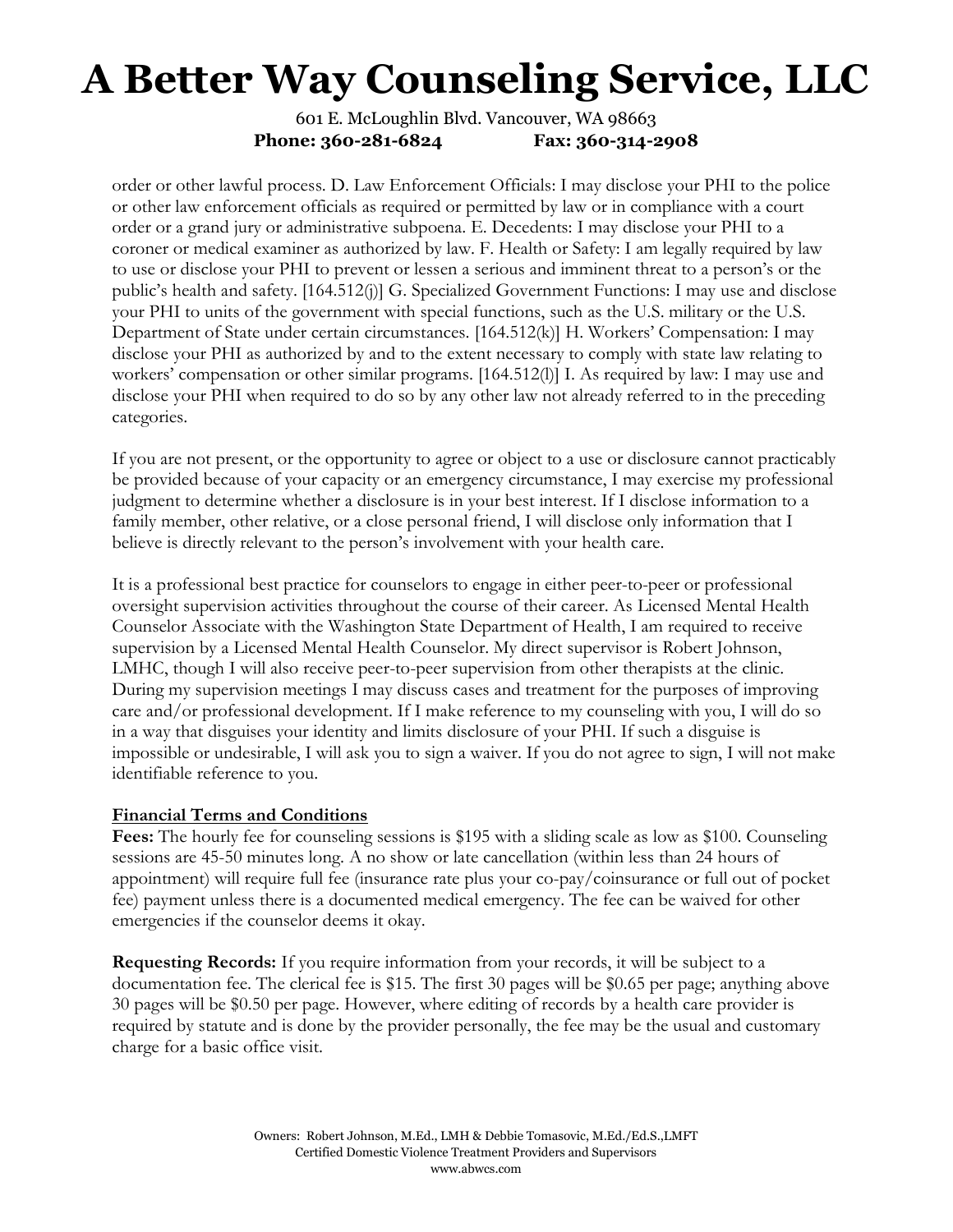601 E. McLoughlin Blvd. Vancouver, WA 98663 Phone: 360-281-6824 Fax: 360-314-2908

Court Fees: If I am legally obligated to testify in court, the subpoenaing party will be responsible for paying my court fees. Those fees are set at the rate of \$200 per hour. This fee will be charged for preparation time (including report or letter writing, filing documents at the court, or returning required calls that pertain to the case), driving time, waiting time, as well as testifying and any attorney fees or costs I incur as a result of the legal action. Please note that additional fees could apply in the event I have to interrupt vacation or personal time in order to appear in court for litigation.

Default: Default of the Financial Terms and Conditions of this Agreement occurs when payment is not received within thirty days of when service(s) is provided or when a fee is incurred. Event of Default: In the event of default, we shall have the right to the following remedies, which are intended to be cumulative and in addition to any other remedies provided under applicable law or under this Contract: 1. If we incur attorney fees because of a default by Client, Client shall pay all such fees whether or not litigation is filed and all costs related to legal action including without limitation filing fees, court fees, and other service fees. 2. Venue for any such action by us shall be in Clark County, Washington. 3. If we employ a collection agency to recover delinquent charges, Client agrees to pay all collection agency and other fees, if any, charged to us in addition to other sums payable under this Contract. 4. If the collection agency incurs attorney fees because of default by Client, Client shall pay all such fees whether or not litigation is filed and all costs related to legal action including without limitation filing fees, court fees, and service fees. 5. Venue for any such action by the collection agency shall be in Clark County, Washington.

Collection Costs: In the Event of Default of the Financial Terms and Conditions of this Contract, the undersigned agrees to pay a 35% collection fee and all reasonable attorney fees.

#### Terms of Consent

Referrals: I recognize that not all conditions presented by clients are appropriate for treatment by this counselor. For this reason, you and/or I may believe that a referral is needed. In that case, I will provide some alternatives including programs and/or people who may be available to assist you. A verbal exploration of alternatives to counseling will also be made available upon request. You will be responsible for contacting and evaluating those referrals and/or alternatives. If for some reason I am not able to continue as your counselor at any time I will try to provide referral options and let you know how to obtain your records.

**Consent to Treatment:** By your signature below, you are indicating 1) that you voluntarily agree to receive mental health assessment and mental health care, treatment, or services, and that you authorize me to provide such assessment and care, treatment, or services as I consider necessary and advisable; 2) that you understand and agree that you will participate in the planning of your care, treatment, or services, and that you may at any time stop treatment or services that you receive through me; 3) that you have read and understood this statement and have had ample opportunity to ask questions about, and seek clarification of, anything unclear to you; and 4) that I provided you with a copy of this statement. By my signature, I verify the accuracy of this document and acknowledge my commitment to conform to its specifications.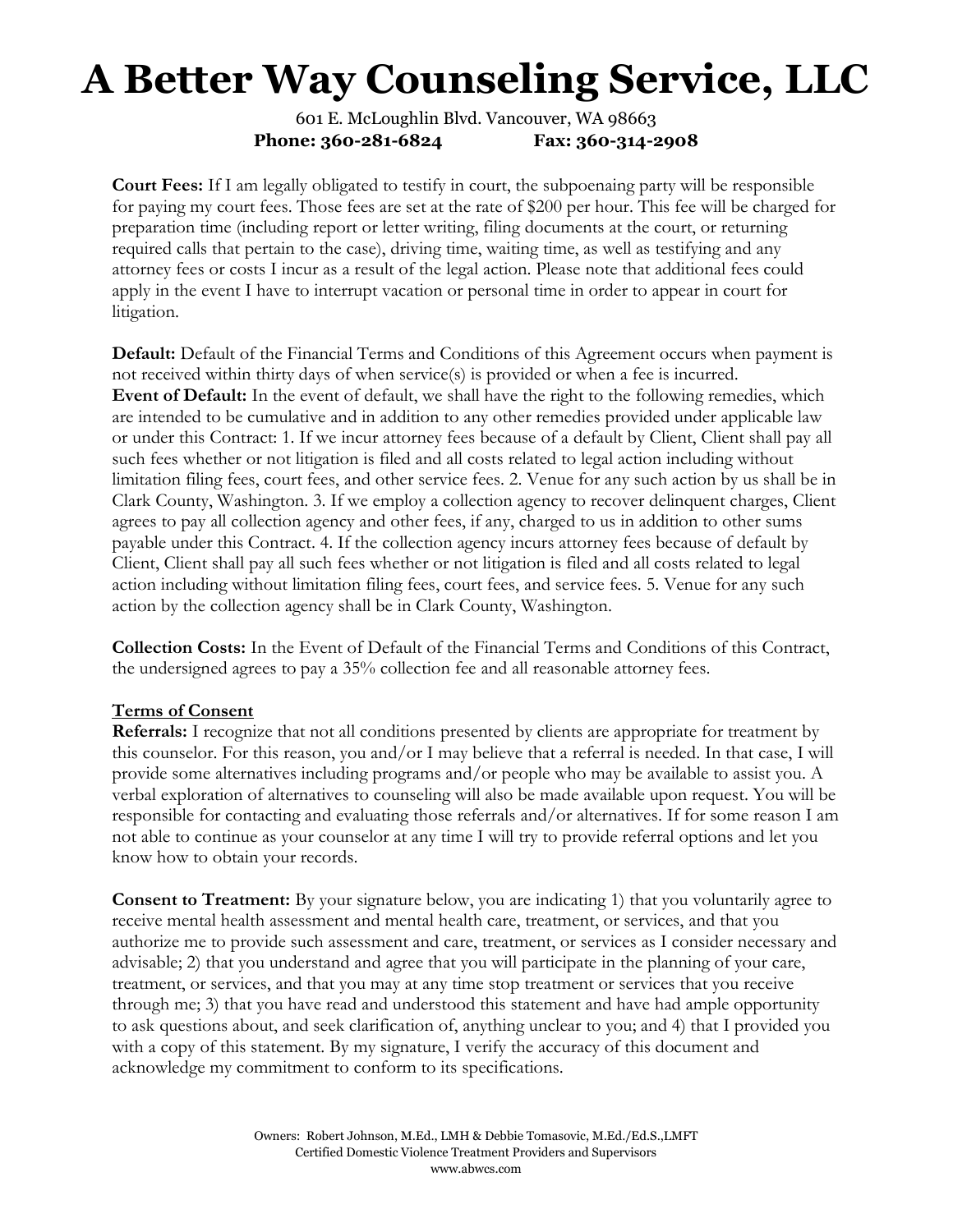601 E. McLoughlin Blvd. Vancouver, WA 98663 Phone: 360-281-6824 Fax: 360-314-2908

#### This Agreement is governed by the laws of the State of Washington.

Washington State Law requires that the following statements be placed in every disclosure statement:

"Counselors practicing counseling for a fee must be registered or certified with the Department of Health for the protection of the public health and safety. Registration of an individual with the Department does not include recognition of any practice standards, nor necessarily implies the effectiveness of any treatment."

"The purpose of the Counselor Credentialing Act (Chapter 18.19  $RCW$ ) is (A) To provide protection for public health and safety; and (B) To empower the citizens of the State of Washington by providing a complaint process against those counselors who would commit acts of unprofessional conduct."

Severability Clause: The provisions of this Agreement are separate and divisible, and if any provision hereof should be declared to be void and/or unenforceable, the remaining provisions shall be construed and shall be valid as if the void and/or unenforceable provision was not included in this Agreement.

### Email and Text (SMS) Messaging Informed Consent

If you would like to be communicated with by email or text message, I need to make sure you are aware of the confidentiality and other issues that arise when we communicate this way and to document that you are aware of these terms and agree to them.

I understand that all email messages are sent over the Internet and are not encrypted, are not secure, and may be read by others. I understand that my email communications with my therapist will NOT be encrypted and, therefore, my therapist can NOT guarantee the confidentiality and security of any information we send via email. I understand that SMS messages are even less secure than email, and the same conditions apply. I understand that for this reason my therapist has advised me not to send sensitive information via email or SMS message. This includes information about current or past symptoms, conditions, or treatment, as well as identifying information such as social security numbers or insurance identification information.

By signing below I hereby give permission for my therapist to reply to my messages via email, including any information that my therapist deems appropriate, that would otherwise be considered confidential. I agree that my therapist shall not be liable for any breach of confidentiality that may result from this use of email via the Internet.

I understand that my therapist will limit SMS messages to brief inquiries or responses regarding scheduling. I understand that my therapist may at times email me information about resources that I can use as part of my treatment. I hereby consent to receive such information via email. I understand that e-mail and SMS communication should not be used for urgent or sensitive matters since technical or other factors may prevent a timely answer. I understand that if I use email or SMS to make or request scheduling changes it is my responsibility to confirm that my therapist has received my communication more than 24 hours before the appointment time being changed. If I believe I need a response within 48 hours, I will not use email but will call my therapist. If I do not